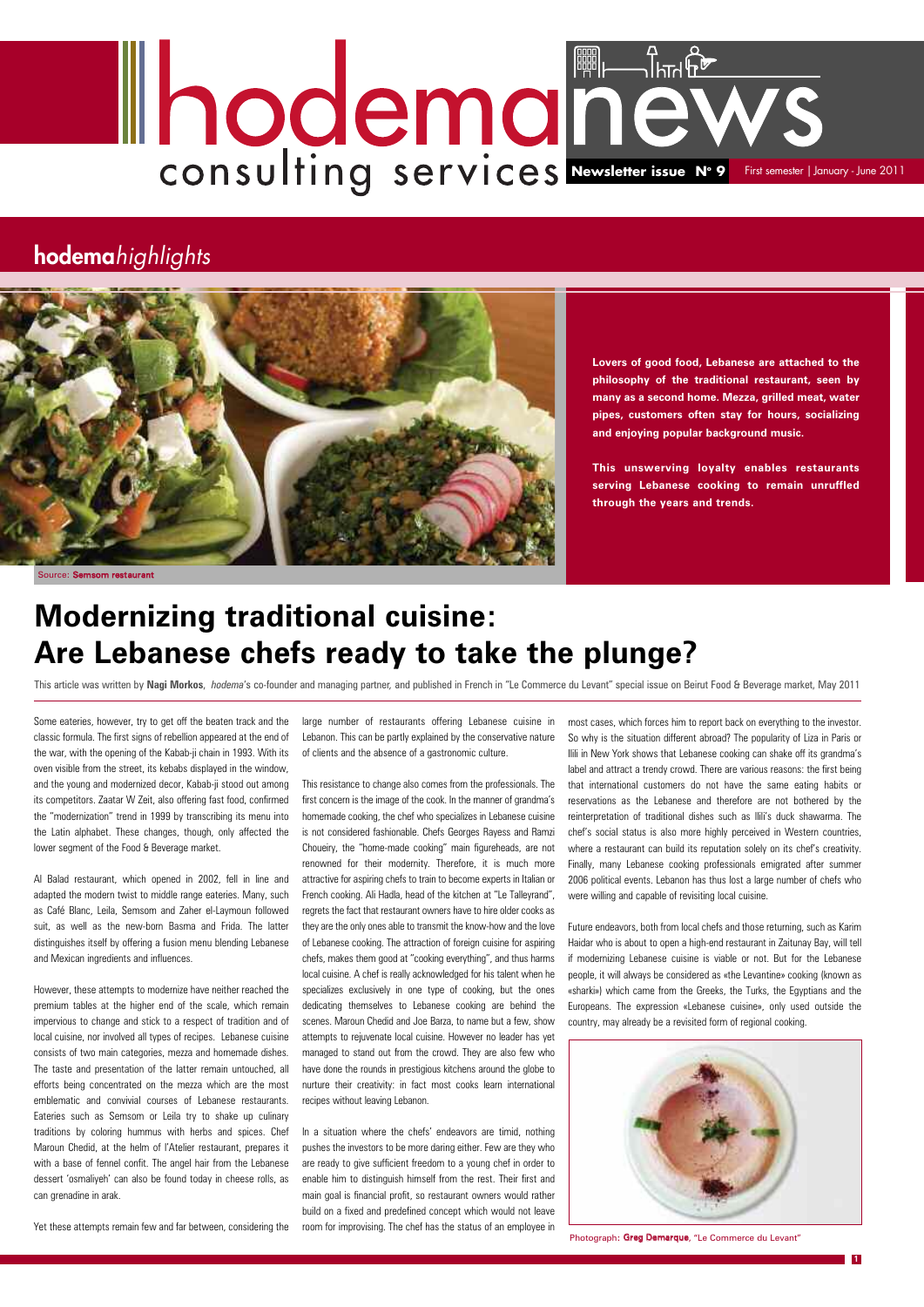**Marwan Dalloul was born and raised in Paris, France. He worked at "Abu Dhabi Investment Authority" in Abu Dhabi in 1998, and has been working with American Properties, Inc, since 1999, a real estate company based in Manhattan, New York.**

**Founded in 1983, American Properties acquires, develops and manages properties across the United States, Europe and the Middle East. Its primary area of focus is the United States market. Mr. Dalloul has completed several multimillion dollar real estate transactions around the country.**

**He received his bachelor degree from the American University in Washington, DC and then went on to receive a diploma in the Building Construction Program from New York University.**

**At NYU, he received honors and the Joseph Fater Award of Academic Excellence. He also received a Masters in Real Estate Development and a Masters of Business Administration, both from Columbia University in New York. He is also a member of the Real Estate Board of New York.**

## **Interview with Mr. Marwan Dalloul**

### Managing partner of Dalfa Group

#### **1 • Can you describe the project** *hodema* **is currently assisting you with?**

*hodema* was mandated to assist us in the development of a project namely Dalfa Tower in Ain el Mreisseh. The project consists of a residential tower, a lifestyle hospitality component and a Marina. The tower is situated in a prime location in Beirut overlooking the sea. With *hodema*, we are developing a lifestyle hospitality project which will include a trendy pool club, a restaurant, a rooftop bar, a spa, a gym, and a banquet space. *hodema* is also helping us get the Marina approvals.

#### **2 • What was** *hodema***'s input as your project's consultant?**

*hodema*'s input was very important to our project: *hodema*'s consultants presented us a detailed study including an exhaustive overview of Beirut hospitality industry, and developed a concept for our hospitality component that we believe will fill a gap on the current market. Also, through *hodema*, we were able to access the global hospitality community.

*hodema***'s input was very important to our project:** *hodema***'s consultants presented us a detailed study including an exhaustive overview of Beirut hospitality industry, and developed a concept for our hospitality project that we believe will fill a gap on the current market.**

**2**

**3 • You have a real estate background; what were your motives in entering the hospitality business?**

First, we were looking to diversify our product offering. Second, we think that developing a hospitality venture will add value to our residential project. Indeed, this will enable us to provide residents with high-end services among which concierge and room service.

#### **4 • In your opinion, what are the opportunities and threats of the real estate market in Lebanon?**

The main threat for the country is its political instability, and probably the insecure future of the countries in the region which has a direct influence on our economy. However, I do believe that Lebanon holds a great number of opportunities thanks to the demand generated by Lebanese residents and expats.

#### **5 • What do you think of Beirut hospitality market today?**

Today, the hospitality market holds room for improvement. I firmly believe that long term political stability in our country will have a positive impact on attracting international and renowned hospitality brands and operators to venture in this market.

**6 • Do you think there's a need for lifestyle hospitality projects in Beirut?**

Yes, I believe so. Lebanon and Beirut specifically, lack lifestyle hospitality projects, and it is precisely the type of concept we are tackling with *hodema*.

**7 • Do you have other projects that are currently underway?**

We have one in Lebanon: we are currently developing a real estate project which will include a hospitality component in Hamra area.

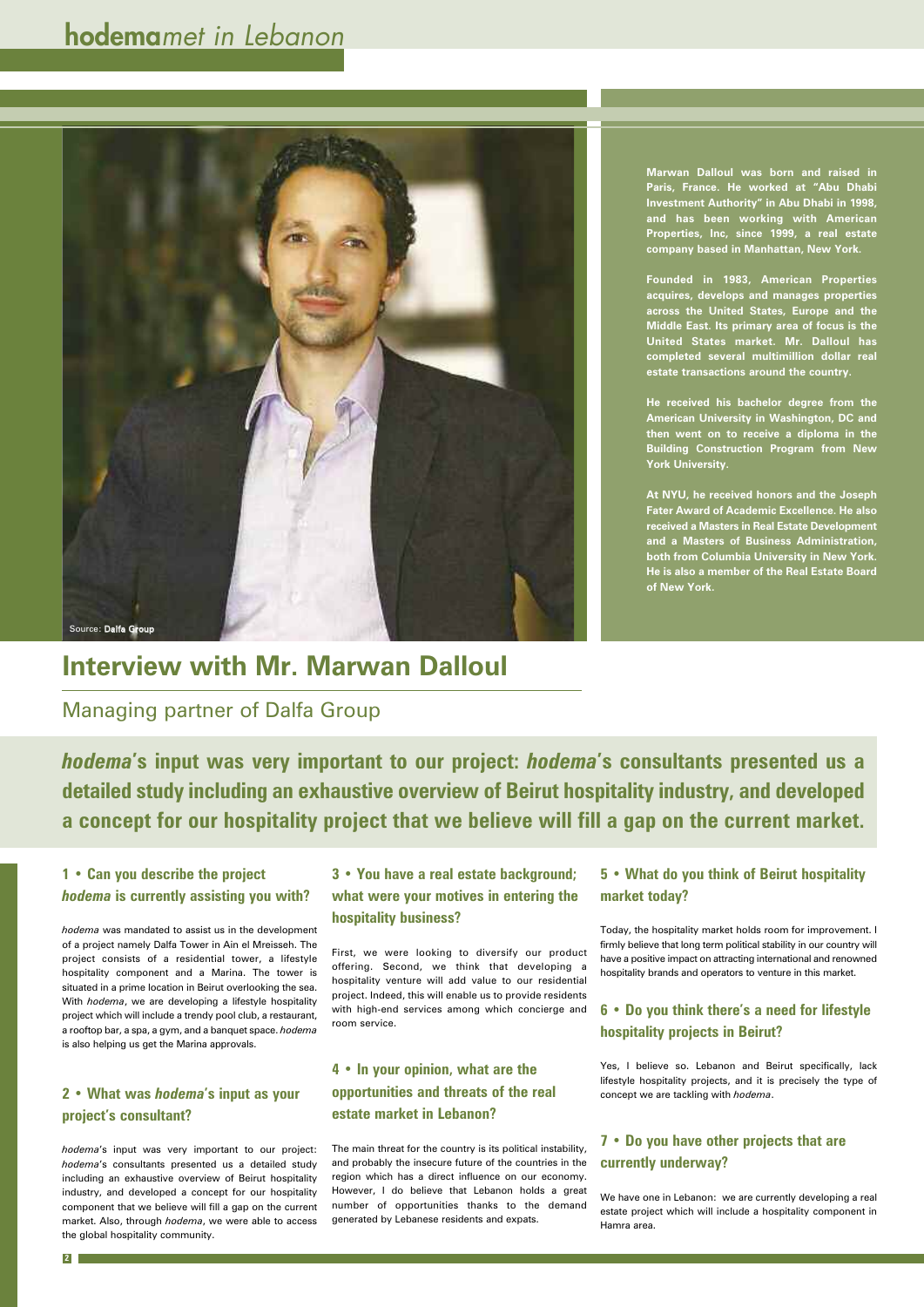#### **Sushi-Japanese restaurant** Riyadh, Saudi Arabia

*hodema* developed a concept for a mid to high-end flagship sushi-Japanese restaurant in Riyadh. *hodema* started by performing an overview of the Food & Beverage market in Riyadh with a focus on sushi-Japanese restaurants. As part of its mission, *hodema* also helped assessing and choosing the most suitable location and presented the client with a preliminary feasibility study allowing a better understanding of the capital investment involved, the operational implications and the venture's returns.

#### **High-end retail outlet** Beirut, Lebanon

The owner of a high-end retail outlet requested *hodema*'s support for the development of his project in Jnah area, and the elaboration of the bank file for the subsidized loan application. *hodema*'s mission was to review and assess the existing studies, conduct a business plan, and support in the loan negotiations with the banks.



#### **Retail outlet** Beirut, Lebanon

The owner of an existing renowned retail outlet in Greater Beirut requested *hodema*'s help in assessing the brand's concept, branding application and premises. *hodema* also provided strategic support, operation set-up, and conducted management training sessions to cover human resources, finance and sales.

#### **Yacht Club** Beirut, Lebanon

*hodema* carried out a general assessment on a yacht club located in Beirut. The assessment covered the premises, operations, concept, communication, branding and marketing strategies, financials, and strategic vision. The study was followed by recommendations for the improvement of the project's operations.

**3**

#### **Mixed-use project** Beirut, Lebanon

*hodema* was approached by the Board members of a mixed-use project under development in Beirut Central District to assess the venture. *hodema* performed a peer review of the completed studies, as well as an assessment on the project's general concept definition and sales mix. Finally, *hodema* provided the board members with the necessary recommendations for the project's phasing and sales mix.

#### **Boutique hotel project**

Beirut, Lebanon

*hodema* assessed a historic old House in Beirut encompassing four rooms and two Food & Beverage outlets. The scope of work consisted of reviewing the initial project, and conducting a preliminary feasibility study of the hospitality project. At a later stage, *hodema* supported the owner in the loan negotiations, and assisted in the operator search for the hotel and Food & Beverage outlets.

#### **Food & Beverage cluster** Beirut, Lebanon

*hodema* was approached by a Lebanese investor to develop a Food & Beverage cluster in Mar Mikhael area including a courtyard surrounded by several old houses. Thus, an overview of the Food & Beverage market in the selected region was performed, followed by an assessment on the location as a Food & Beverage destination. *hodema* also developed three different Food & Beverage concepts to be integrated in the cluster. As a final step, *hodema* conducted a preliminary feasibility study for each of the concepts.

#### **High-end Italian restaurant and coffee shop** Jeddah, Saudi Arabia

*hodema* performed an overview of the high-end Italian restaurants and coffee shops market in Jeddah prior to developing the concepts for a high-end Italian restaurant and coffee shop located in La Marina. As part of its scope, *hodema* presented a preliminary feasibility study for both concepts. In parallel, *hodema* provided the client with technical assistance throughout the project's execution phase, dealing with interior, graphic and kitchen designers, contractors, suppliers and recruitment agencies. *hodema* was also in charge of setting up the outlet's operation starting with the human resources structuring and staff job descriptions' elaboration.











Source: *hodema*



Source: Architect Gilles Quiffet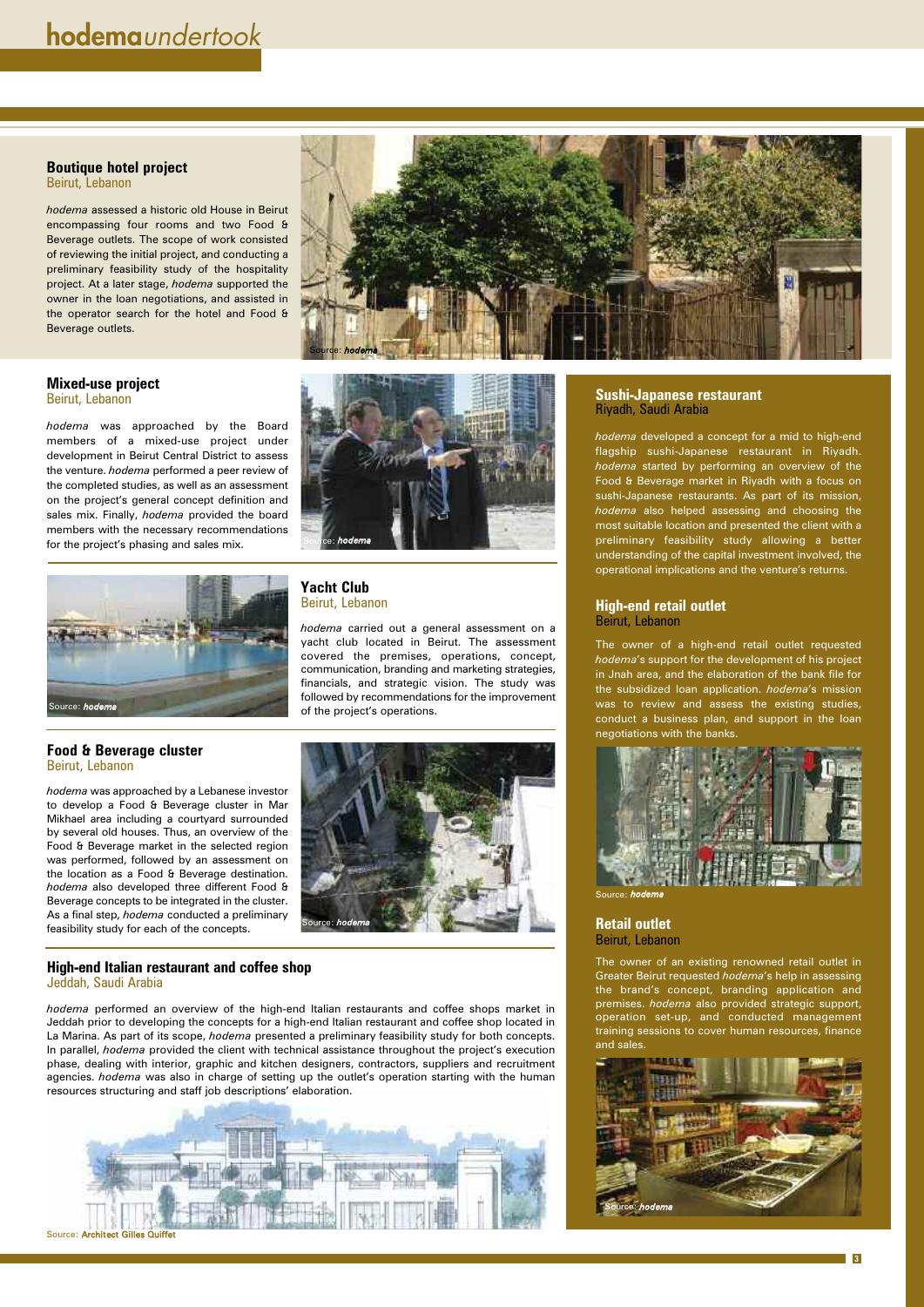## **Interview with Shaikh Nawaf Mubarak Al-Abdullah Al-Jaber Al-Sabah**

Chairman of Standard Arabian Business and Enterprises Company (SABECO)

#### **1 • How did you first hear about** *hodema***?**

I read a report about the opening of new Food & Beverage outlets in Saudi Arabia under the guidance of *hodema*. Hence, I realized that *hodema* could be the consultant we were looking for.

#### **2 • What are the projects** *hodema* **is assisting you with?**

*hodema* is currently assisting us in the opening of two Lebanese franchises in Kuwait. Both brands are part of Food & Beverage groups with a solid history in opening and managing successful ventures. Our restaurants will

be located in one of Kuwait's new and upbeat Food & Beverage venues.

We are also working on four original Food & Beverage concepts that are currently being developed by *hodema*. They will all be located in a cluster located on Kuwait's seafront, and will offer a wide and eclectic variety of "easy eating" food. The project's layout design is created by a leading Lebanese architect and it promises to set new standards on the Kuwaiti restaurant scene.

**3 • In your opinion, what is** *hodema***'s added value in the development of your restaurants?**

*hodema* has succeeded in providing us with an accurate

*hodema* **has wisely advised us on the direction to choose and the steps to undertake in order to build a successful venture in a difficult, yet very challenging field.**

> assessment on the Food & Beverage market in Kuwait in a short period of time. It has wisely advised us on the direction to choose and the steps to undertake in order to build a successful venture in a difficult, yet very challenging field.

#### **4 • What is the positioning of your restaurants and who is your targeted clientele?**

Our restaurants cater to the mid to low-end market segments. We target all people living in Kuwait and mainly those looking for delicious food and good atmosphere.

**5 • How do you describe the current Food & Beverage market in Kuwait?**

The Food & Beverage market in Kuwait is energetic, competitive, creative, aggressive, and demanding. However, it lacks restaurants with high standards that offer both pleasant ambiance and good cuisine. We aim to achieve that perfect combination of food and mood in our future restaurants.

**6 • How are Lebanese born brands contributing to the development of the**



#### **Kuwaiti Food & Beverage market?**

Today, Lebanon has become the Middle East reservoir of new restaurants concepts locally born and bred. Lebanese people have created successful restaurants in Beirut and were able to successfully franchise their restaurants in Kuwait and the GCC while properly transferring their knowledge and know-how.

The pioneers offered Lebanese cuisine which is very much appreciated here, and major Lebanese food franchise restaurants are present in Kuwait.

Additionally, several Lebanese franchise restaurants that do not serve Lebanese food have been developed on the Kuwaiti market thus challenging international competition.

The success of Lebanese born brands is also due to the similarity in taste between the Lebanese and the Kuwaiti people. Lebanon and its restaurants are very well known from Kuwaitis for ages due to their frequent travel to Lebanon and their continuous presence there.

#### **7 • What are the challenges of investing in franchised brands?**

The main challenge is to maintain a solid and efficient business relationship with the franchisor. Another one is to offer identical dishes with identical tastes using the exact same ingredients.

Finally, it is to convince the franchisor to adapt and tune his concept to meet the local specific taste should the need arise, without of course changing the concept's core values.

## **hodema***met in Kuwait*

**4**

**Shaikh Nawaf Mubarak Al-Abdullah Al-Jaber Al-Sabah was born and raised in Kuwait. He completed his Bachelor degree in Political Science and General Management from Kuwait University in 1994.**

**He is currently the Chairman of Standard Arabian Business and Enterprises Company (SABECO), a Holding group with interests in real estate, building and infrastructure works, interior decoration and design, retail business, in addition to its recent involvement in the Food & Beverage industry.**

**Food & Beverage has always taken Shaikh Nawaf's interest, as he has extensively travelled the world for food tasting purposes before investing in the field. His favorite food is the simple cuisine, which respects tradition and authenticity.**

**He is also fond of pets, and his interests and hobbies include the arts; Shaikh Nawaf is keen on paintings, photography, antiques, music, interior design and decoration.**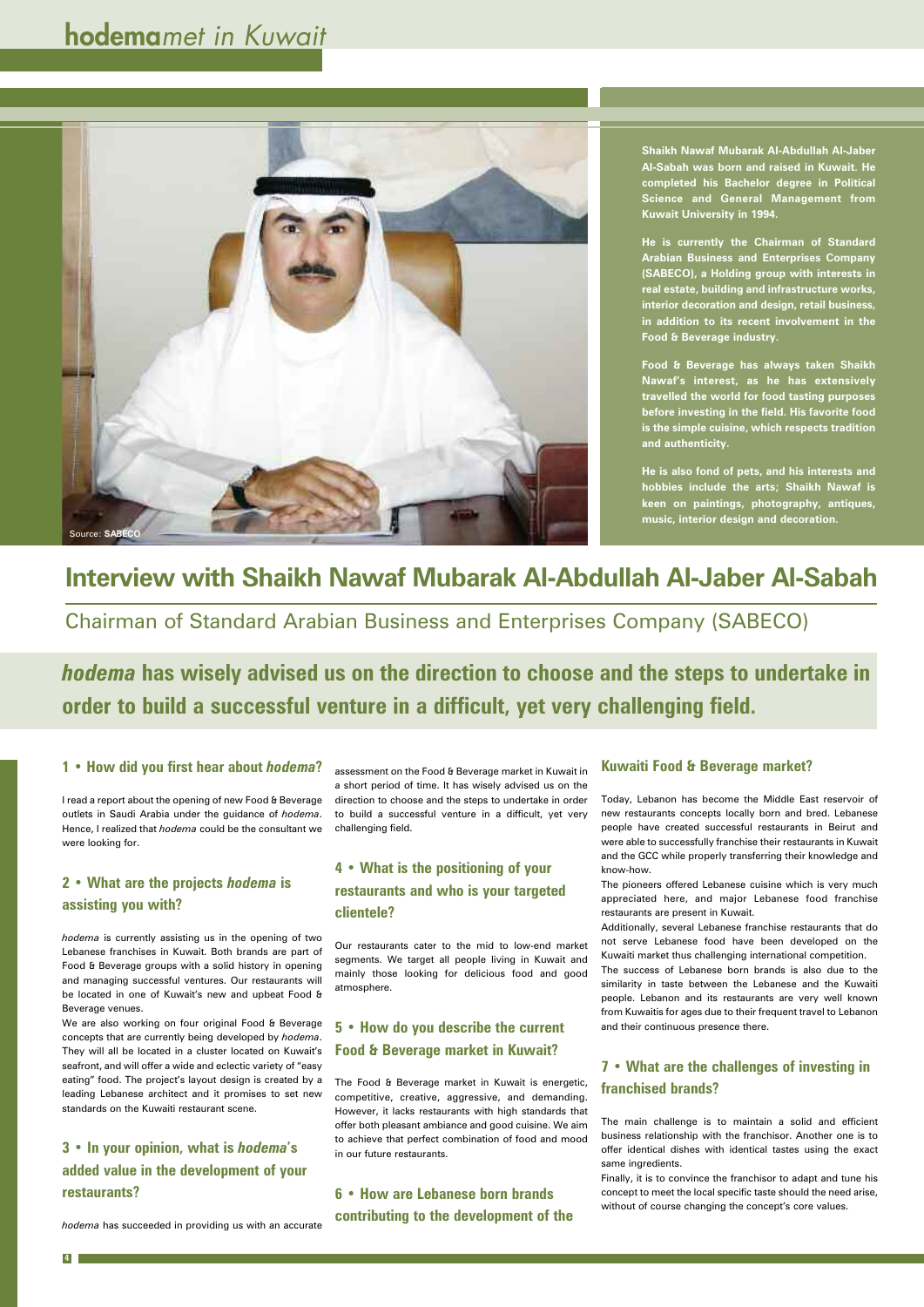#### **Lebanese café restaurant chain** Beirut, Lebanon

*hodema* was requested by the owners of a Lebanese café restaurant chain to review and assess two of its outlets located in Batriarkiyeh and Ain el Mreisseh areas in Beirut. The assessment was performed on the outlets, operation, central kitchen, concept and branding, locations, and financials. *hodema* provided necessary recommendations, and supported the clients in elaborating their human resources strategy. As a second phase, *hodema* elaborated the brand's operation, human resources, finance and control, and sales & marketing manuals, and followed up on other manuals outsourced to third parties.

#### **Coffee house chain** Lebanon

The owner of a renowned coffee house chain appointed *hodema* to review and assess the brand's outlets' operations and branding. Following this assessment, *hodema*'s consultants reviewed the existing franchise proposal and operating manuals, and provided strategic development and geographical planning for his brand. *hodema* was also assigned to act as the brand's exclusive representative with potential franchisees outside Lebanon.



**Traditional French bakery-pastry** Beirut, Lebanon



*hodema* was requested by a French pastry Chef to develop a concept for a traditional French bakerypastry project in Beirut. *hodema* provided the client with an overview of the Food & Beverage market in Beirut with a focus on French bakeries-pastries. Moreover, *hodema* performed an assessment on the location, elaborated the business plan and financial projections of this project, and supported the client in the loan negotiations.

#### **Budget hotel project** Beirut, Lebanon

*hodema* was approached by the propertyowner of a 4,300 sqm plot of land in Beirut to develop a budget hotel project. *hodema* performed a market study on the hospitality industry in Greater Beirut, an assessment on the land, an overview of budget hotels market in the region, and a concept development. In addition, *hodema* elaborated a business plan and financial projections, and helped the client in the operator search for the project.

**5**

#### **Real estate project** Jeddah, Saudi Arabia

A property owner requested *hodema*'s assistance in the development of a real estate project in Jeddah's Rawda area, on a 1,700 sqm plot of land. *hodema* performed a flash assessment on the location, identifying upcoming competition and future projects, and presented options to the owner on possible venture concepts to be implemented on the plot of land. After a final short listing of two concepts, *hodema* further developed those concepts and carried a flash preliminary feasibility study for each option.

#### **Restaurant club** Dubai, United Arab Emirates

An international high-end fashion brand has commissioned *hodema* to develop a set of manuals for its restaurant club in Dubai including human resources, operation, and finance and control manuals. *hodema*'s task also included the follow-up on the elaboration of other manuals outsourced to third parties such as architecture and interior design, branding, IT and legal affairs.

#### **Mixed-use project** Batroun, Lebanon

*hodema* was mandated by the landlord of a major estate in Batroun to assess the location of a 30,000 sqm plot of land. *hodema*'s scope of work consisted of an overview of the project's identified competition (hotels, beach clubs, spas, Food & Beverage concepts integrated in resorts, etc.) followed by recommendations. A business plan and financial projections were thus presented, and a concept was developed for this mixed-use project. As a second phase, *hodema*'s consultants will provide the client with follow-up and technical assistance.









Source: Squares Architecture and Interior Design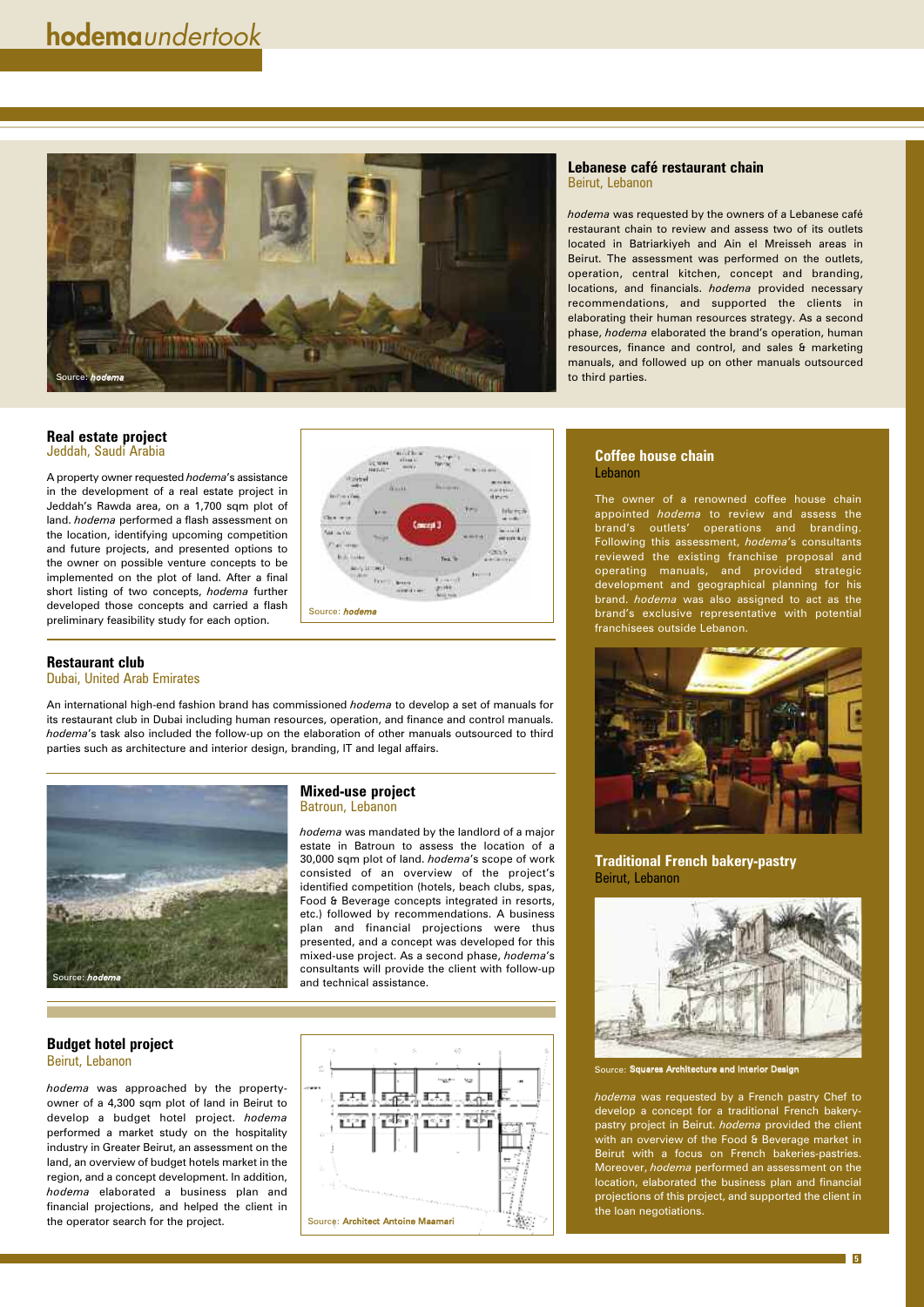**1 • What are your objectives in entering the Food & Beverage industry and how will you cope with your current professional activities?**

We are aiming to start a successful, sustainable and profitable business venture by entering into the Food & Beverage industry through introducing a concept that is currently missing in the local market.

The business is a joint venture where we would not be handling the daily operation and management, but our input and investment would be essential to guarantee

the success of the project.

We believe that developing and launching this venture will be achieved if time management skills are properly applied.

#### **2 • Can you describe the project you are currently developing with** *hodema***?**

The project is a joint venture with a foreign company that will introduce a new brand and concept to the local market. The project will focus on a very high level of cuisine, atmosphere and clientele.

**3 • What made you choose** *hodema* **to be**

## **hodema***met in Saudi Arabia*

*hodema* **has made a name for itself in the Food & Beverage industry. Their specialty and focus in this industry sets it apart from other consulting firms.**

**6**

#### **your project's consultant?**

*hodema* has made a name for itself in the hospitality industry and more specifically in Food & Beverage. Their specialty and focus in this industry sets it apart from other consulting firms.

**4 • What are the main attributes that differentiate your concept from other restaurants on the local market?**

Our concept and brand are a first in the market. The quality and freshness of the food offered will be superior to that of the local competition. Overall quality of seating, food, ambiance, and services offered are all missing elements on the local market. We aim at increasing standards in Jeddah and Riyadh, and matching our offering to that of some existing restaurants in regional platforms such as Dubai or Beirut.

**5 • How do you position your restaurant and who is your targeted clientele?**

## **Interview with: Prince Mohamed Bin Nawaf Al Saud**

Our restaurant is positioned on the high-end international spectrum of restaurants. It will particularly attract young Saudi individuals and professionals who **Prince Mohamed Bin Nawaf Al Saud graduated with a B.S. in Electrical Engineering from Boston University in 2004.**

**He is currently working in the banking sector. He holds the position of "Head of Capital Markets" at Nomura Saudi Arabia, and brings over 7 years of experience in investment banking. His interests include travelling, sports and fine dining.**

**Princess Lolowa Bint Nawaf Al Saud graduated with a B.S in Business Management from Babson College, Massachusetts, in 2005.**

**She is currently working in the banking sector holding the position of "Head of Private Banking – Ladies" of SABB bank in Saudi Arabia, and brings over 4 years of experience in investment and private banking. Her interests and hobbies include travelling, diving, skiing, reading, sports and eating!**

are familiar with the original concept, but also well travelled and exposed Saudis between 25 and 65 years old, as well as expatriates looking for a truly differentiated dining experience in the kingdom.

**6 • How do you describe your contribution in the development of the Saudi Food & Beverage market?**

We are entering the market with a new concept, menu items, and food quality. I believe this would enhance the competition in terms of food offering and quality. Furthermore, our development will cover the two main cities of the kingdom, creating an impact over a wider share of the population which will establish and strengthen further the name of the brand as a main player on the market. Finally, we wish to change the perception of the food service industry by making sure our staff members are proud and satisfied to work for such a venture.





Head of Capital Markets of Nomura, Saudi Arabia

## **Princess Lolowa Bint Nawaf Al Saud**

Head of Private Banking-Ladies of SABB bank, Saudi Arabia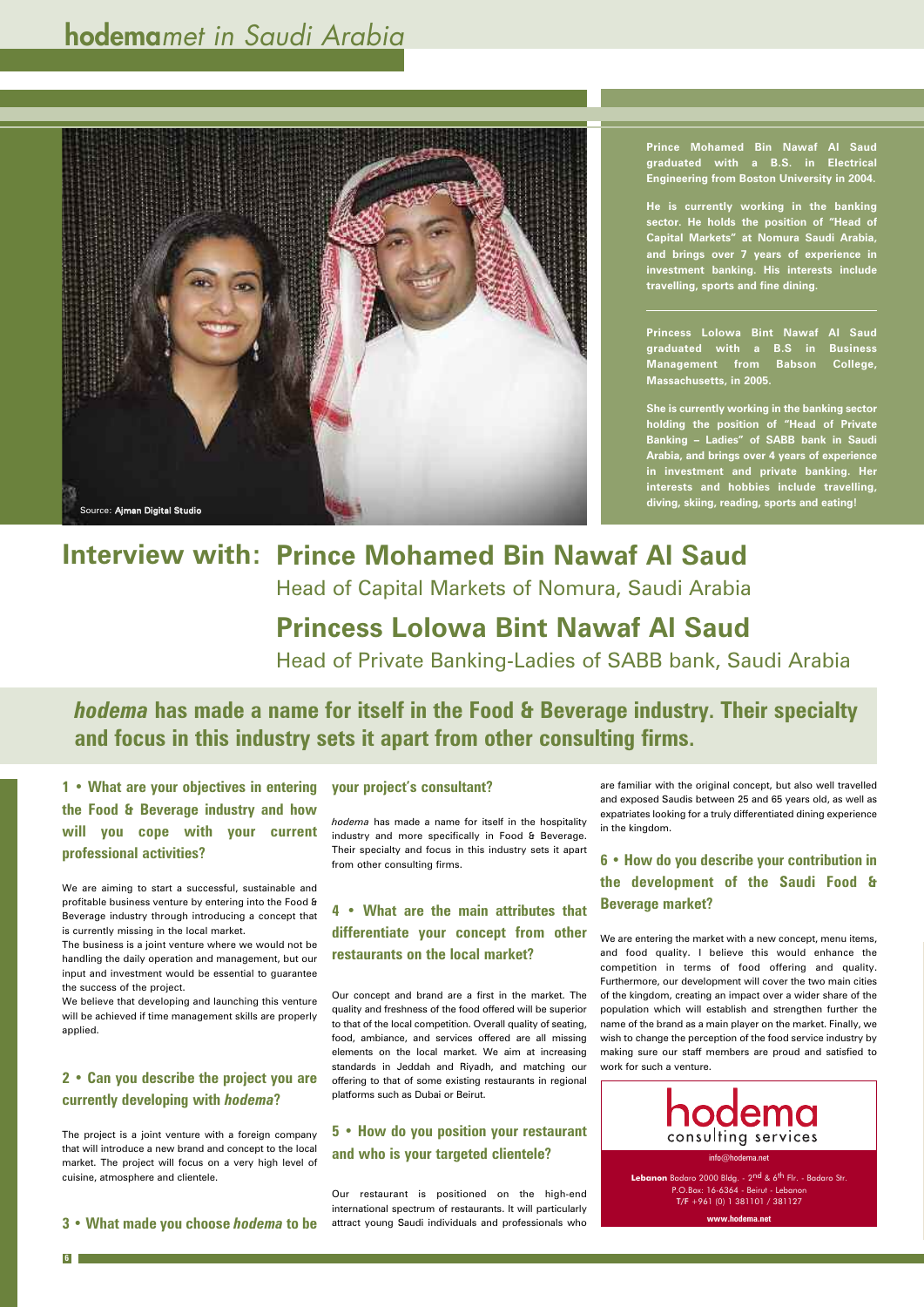#### **Lifestyle hospitality project** Beirut, Lebanon

The owner of a plot of land requested *hodema*'s support for the development of a lifestyle hospitality project in Ain el Mreisseh. *hodema*'s consultants started by reviewing the initial project and assessing the location. As part of the mission, they also provided an overview of the hospitality industry in Beirut with a focus on the lifestyle hospitality market, developed a concept, and a preliminary feasibility study. *hodema* helped the client in the establishment of his management structure and on his search for operators.

#### **Food retail project** Riyadh, Saudi Arabia

A renowned food retail chain commissioned *hodema* as consultant to its Food & Beverage project. *hodema*'s scope of work consisted of a market study on food retail businesses in Saudi Arabia with a focus on Jeddah, Makkah, Riyadh and Madinah cities. *hodema*'s mission included focus groups organization and supervision, and strategic recommendations for developing the client's franchise in Saudi Arabia.

**7**

#### **High-end steakhouse** Jeddah, Saudi Arabia

A Saudi restaurant owner appointed *hodema* to assess his high-end steakhouse located in Jeddah. The scope of work included an assessment on the premises, the location, the concept, the branding, and the financials. The purpose of this review was to provide the client with strategic and operational recommendations prior to undertaking any further steps regarding the outlet. *hodema* also worked on the preliminary feasibility study, including investment breakdown, cash flow assumptions, breakeven point and payback considerations. *hodema* assisted the client in every step, providing technical guidance, follow-up on suppliers and contractors, and recruitment consultation.

**"Margherita pizzeria del quartiere dal 1959" opens its first franchise in Jeddah** Jeddah, Saudi Arabia

"Margherita pizzeria del quartiere dal 1959" opened its doors last February in Jeddah. The Lebanese born Food & Beverage brand was developed as a turn-key project by *hodema*. Located in the Bin Sulaiman Center's Food & Beverage cluster in Khaldiyah, "Margherita" offers a long-sought dine-in experience in the city which reproduces the experience of the original outlet located in Beirut's Gouraud Street. It also introduces bar dining, a premiere in Jeddah, where customers come to enjoy their meals while witnessing pizzaiolos mastering the pizza dough and working the burning oven. *hodema* was also involved in the creation of the brand's franchise team, as well as the identification and selection of a franchisee and operation team in Saudi Arabia.

#### **"Semsom" opens its first franchise in Jeddah** Jeddah, Saudi Arabia

End of March, Jeddah's Food & Beverage scene witnessed the opening of another Lebanese born brand, "Semsom", a restaurant offering modernized Lebanese cuisine. *hodema* identified and selected the franchisee and operation team in Saudi Arabia. "Semsom" features a wide range of Lebanese dishes, some of which are prepared and served "with a twist". It is the first contemporary Lebanese restaurant to open in the city of Jeddah.



#### **Food & Beverage outlet and catering** Kuwait, Kuwait

*hodema* was appointed by Kuwaiti restaurant owners to review and assess their Food & Beverage outlet which includes a bakery and catering services in Kuwait.

*hodema*'s assignment also included the elaboration of recommendations to improve the operation and allow the development of other outlets in and outside the city. In addition, *hodema* developed the brand's set of operating manuals and assisted in the implementation of manuals outsourced to third parties.

#### **Coffee shop chain** Lebanon

*hodema* assisted the owner of a Lebanese coffee shop chain in the creation of a franchise department. The scope of work covered an assessment on its current franchise offering proposal. A strategic development and geographical planning were also conducted, in addition to a financial analysis of the projected franchising income. In addition, *hodema* was appointed by the owner to be the exclusive representative of the brand with potential franchisees in Saudi Arabia and Kuwait.

#### **Operational training for a Food & Beverage outlet** Jeddah, Saudi Arabia

*hodema* was mandated by the Saudi owner of a Food & Beverage outlet in Jeddah to elaborate training modules, organize, and conduct on-site training sessions for the restaurant's Food & Beverage service staff. *hodema* was also in charge of managing food tasting sessions for the new elaborated menu.

#### **Babysitting agency** Beirut, Lebanon

*hodema* was commissioned to perform an overview of the babysitting services market in Beirut. *hodema*'s mission also included the development of a concept for a babysitting agency that would fill the gaps of that sector in the Lebanese market, and the elaboration of a preliminary feasibility study.







Source: *hodema*